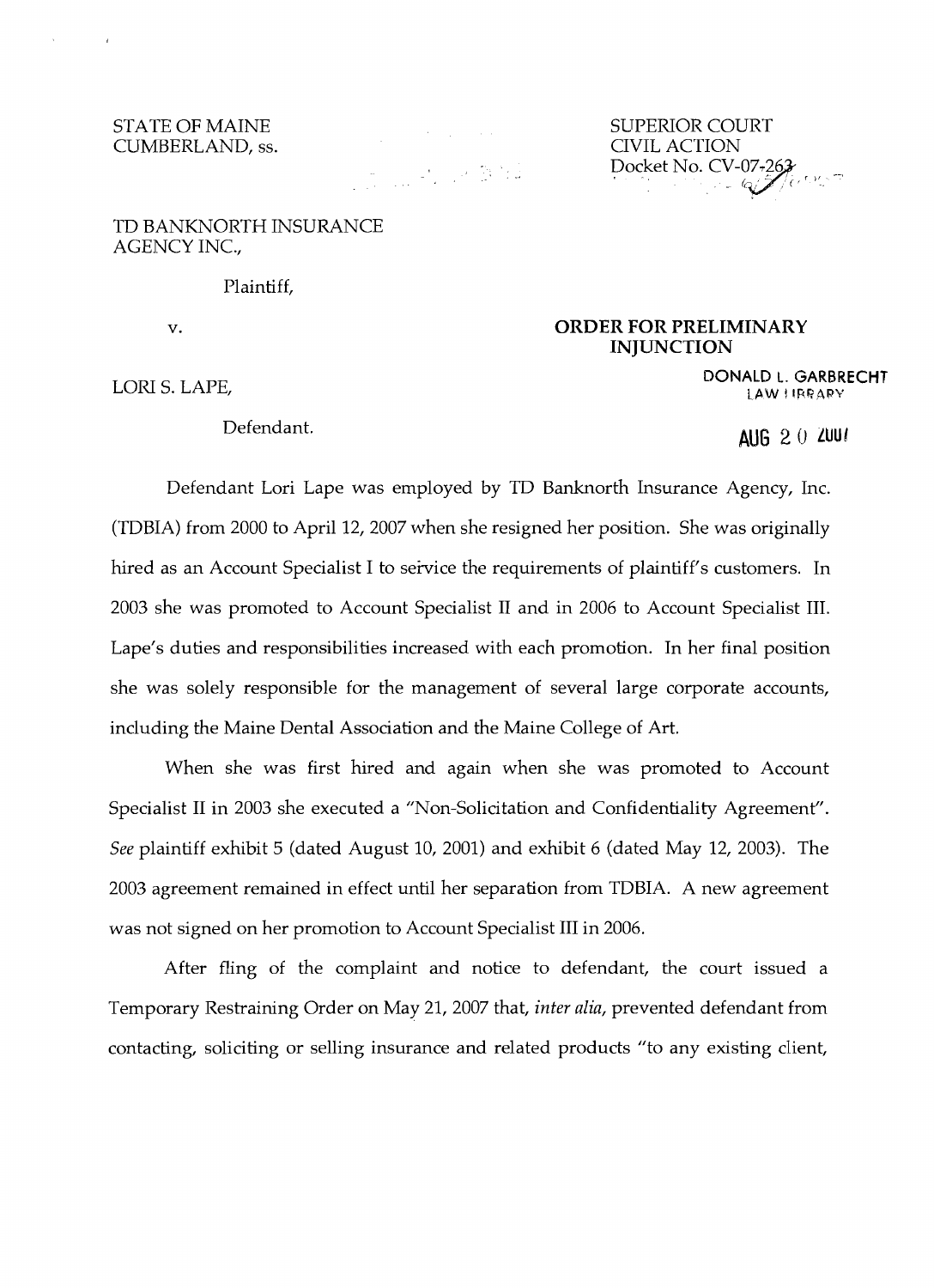customer, or account of TDBIA as defined in the Agreement." *See* TRO, p.2. The court set the matter for a hearing on a preliminary injunction on May 31, 2007.

At the hearing for preliminary injunction, the plaintiff appeared by counsel and presented witnesses and exhibits. The defendant was represented by counsel but did not appear in person nor did she present other witnesses.

The test under Maine law to obtain preliminary injunctive relief is well established. TDBIA must demonstrate that

1. It will suffer irreparable injury if the injunction is not granted;

2. Such injury [to TDBIA] outweighs any harm which granting the injunctive relief would inflict on the other party [Lape];

3. It has a likelihood of success on the merits (at most a probability; at least a substantial possibility); and,

4. The public interest will not be adversely affected by granting the injunction.

*Bangor Historic Track Inc. v. Department of Agriculture, 2003 ME 140, TT 9 and 10, 837* 

A.2d 129, 132-133 (other citations therein omitted).

The operative agreement between the parties (plaintiff exhibit 6) does not prevent Lape from engaging in or accepting similar employment with a competitor, which she has done, but it does provide that "for a period of three years after termination" of her employment, the defendant

shall not, directly or indirectly, or through the use of any other party or entity, whether on behalf of or in conjunction with any entity or person, and whether for his/her own benefit or account or for the benefit or account of any person or entity other than the Company, interfere or attempt to interfere with the relationship of the Company with any existing client, customer, or account or any prospective client, customer, or account.

*See* plaintiff's exhibit 6  $\mathcal{T}(D)$ .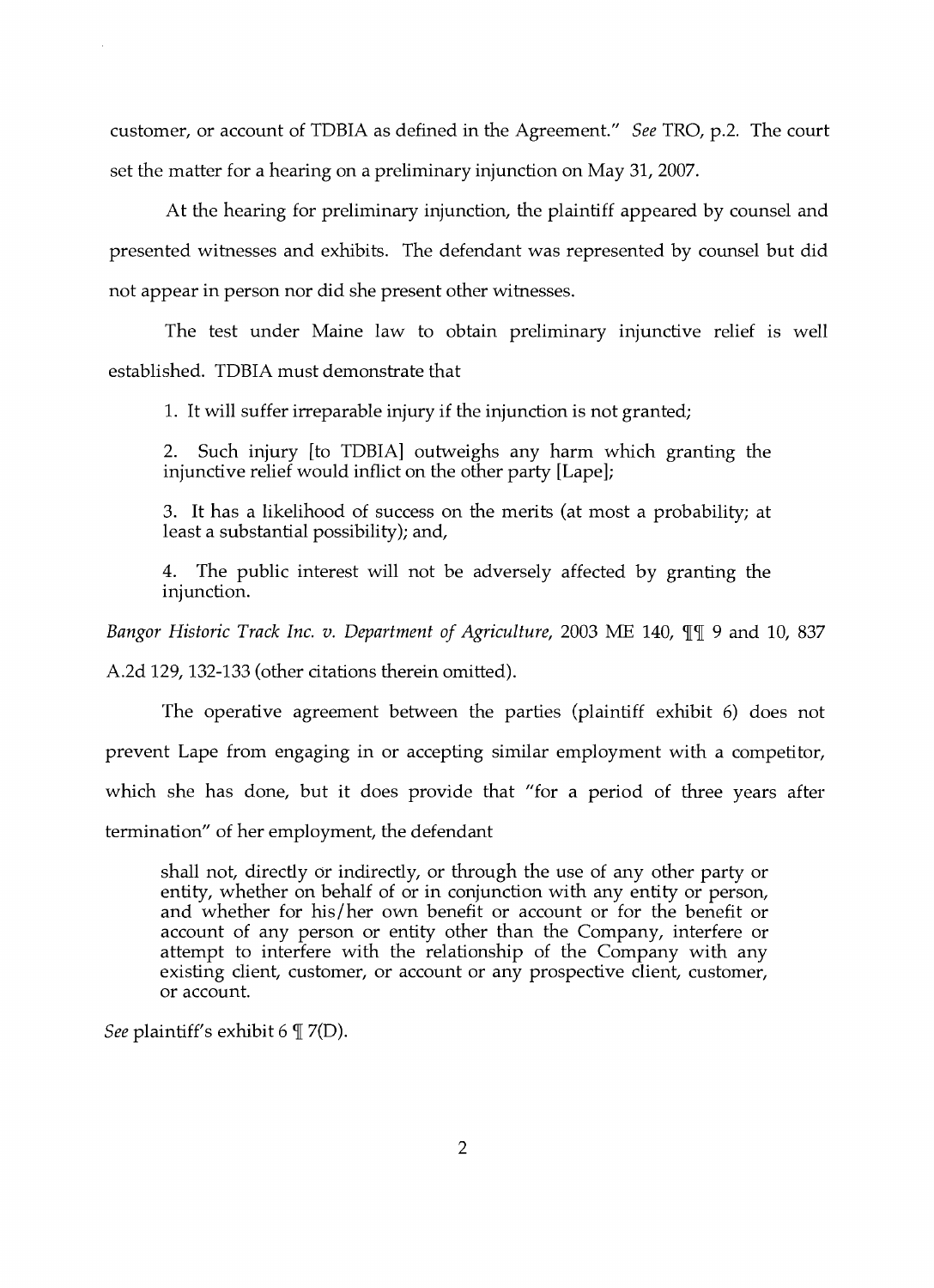In addition, the agreement required her to return "[a]ll property, materials and information relating  $\dots$  to the business of the Company," plaintiff's exhibit 6,  $\P$  5, and to keep confidential and to not use, divulge or reveal any confidential or proprietary information except as authorized by TDBIA. Plaintiff's exhibit 6,  $\mathbb{I}$  4.

Beginning several months before her termination, the plaintiff asserts, and for purposes of this Order, the court finds that Lape transmitted substantial confidential and proprietary information that was the exclusive property of plaintiff to her personal home computer. The court also finds that she has had contact with existing clients of TDBIA, even during her employment, for the purpose of continuing to service their insurance needs after her severance from TDBIA.

It was permissible and not uncommon for TDBIA employees to electronically access account information from remote locations if they had a specially coded security key fob that would allow access via the Internet and email. To the extent that Lape requires access to company information from home, this can be done through TDBIA's server and it is not necessary to email copies of documents to her personal home computer. **In** the absence of any evidence to the contrary, the court infers and finds that the transfer of confidential and proprietary information to her personal computer was for personal use and possible contact with existing TDBIA clients or for use in soliciting other clients wherein this information may provide her with a competitive advantage not otherwise available.

Although the Agreement provides for liquidated damages in the event of a violation, the solicitation of TDBIA's clients inevitably infringes on intangible established business relationships. This injury or damage is irreparable, *see Bar Harbor Banking* & *Trust Co. v. Alexander,* 411 A.2d 74 (Me. 1980), and certainly outweighs any harm to the defendant. Even though she may have managed clients' accounts, she was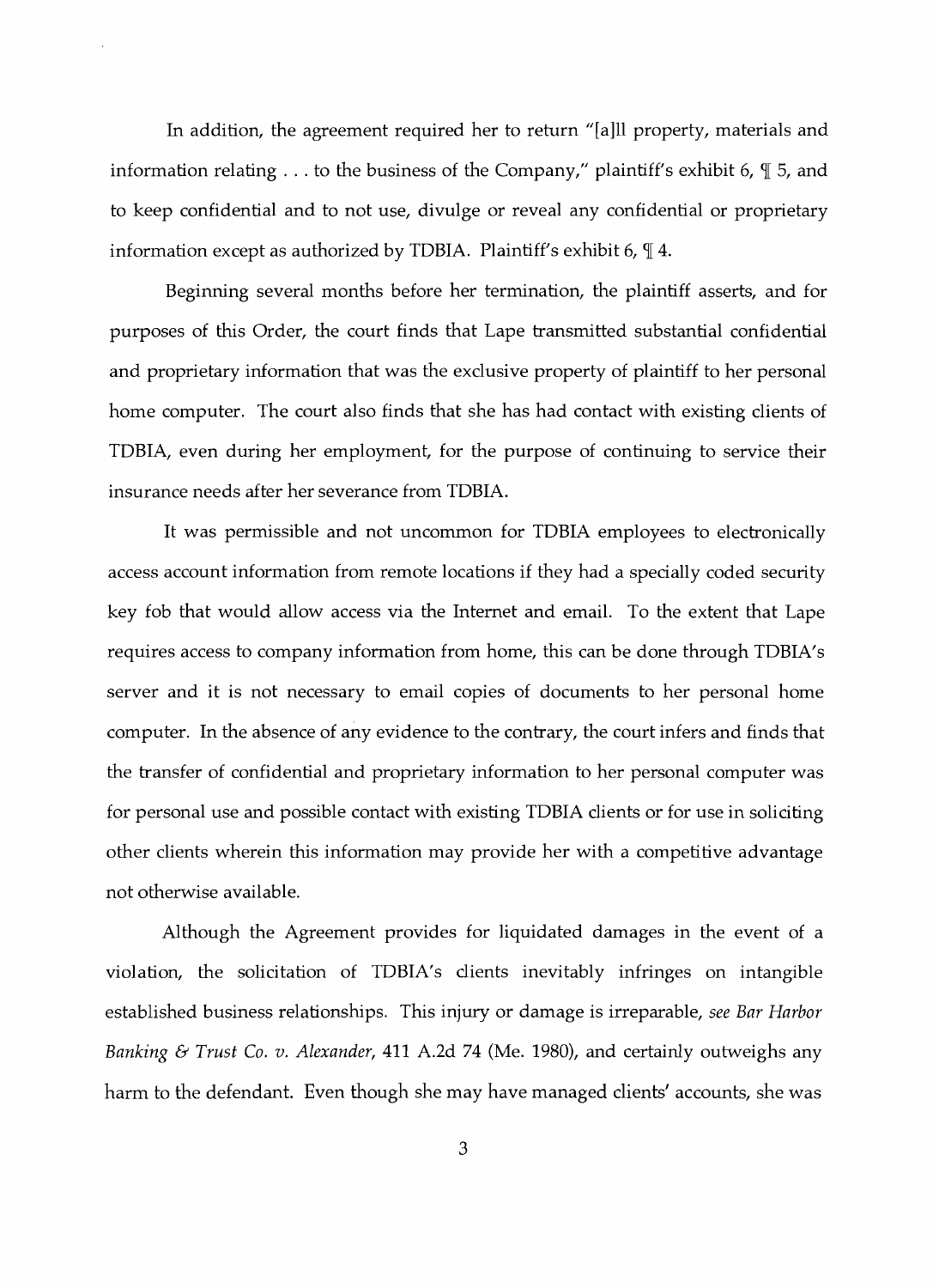doing so as an agent of TDBIA and not for her personal benefit. If, in fact, this information was sent to her home computer solely for the purpose of servicing accounts for plaintiff's benefit, as suggested by her counsel, and not for her own benefit, then the issuance of an injunction will be of little or no consequence to her. The defendant is not prohibited from employment in the insurance industry; an injunction only prevents her from contacting certain parties and using proprietary information of TDBIA.

Our Law Court has approved restrictive employment contracts so long as they are reasonable. *See Chapman* & *Drake v. Harrington,* 544 A.2d 645 (Me. 1988) and *Brignell v. Albert,* 666 A.2d 82 (Me. 1995).

Based on evidence presented at the hearing, the court finds that it is probable that the plaintiff will prevail.

Finally, no public interest will be adversely affected by granting the injunction; in fact, it is beneficial to public policy that valid private agreements are upheld and enforced.

At the hearing, the plaintiff produced unrebutted evidence that the defendant, contrary to her responsive affidavit, did not return all the documents she misappropriated for her own use. Additionally, the defendant's representation that she deleted all the confidential and proprietary information from her personal computer can be verified only with an inspection by a computer expert.

The clerk will make the following entry onto the docket as the court's order on plaintiff's motion for preliminary injunction:

It is ordered that:

A. Defendant shall not, directly or indirectly, on behalf of any person, firm, or corporation, call, solicit, or contact for the purpose of/or to sell insurance, or other similarly products including but not limited to surety and other types of bonds, self-insurance programs, consulting services, niche and association programs, financial services and products,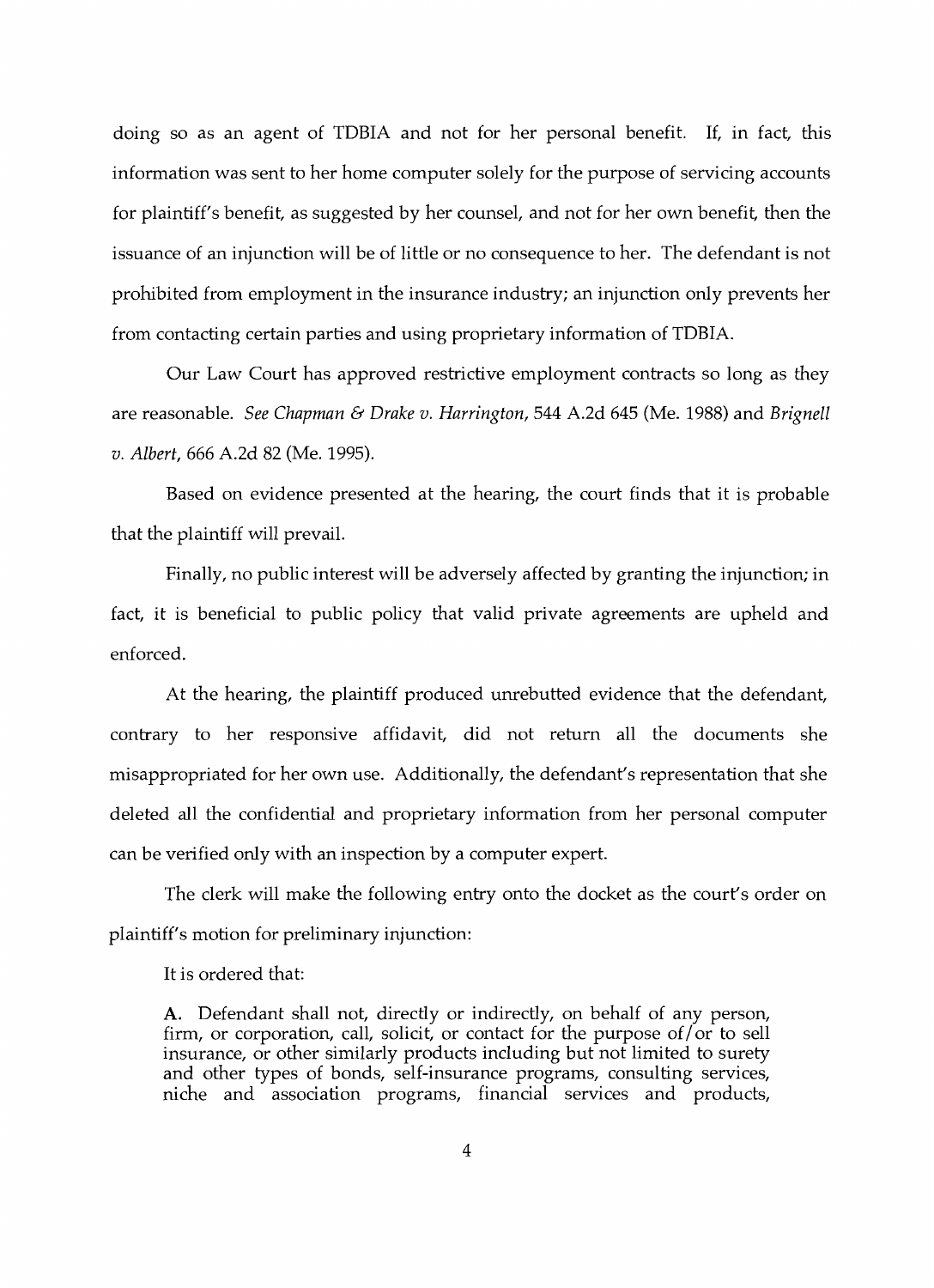employee benefits programs, and other risk management products and services to any "existing client, customer, or account" of TDBIA as defined in the Agreement.

**B.** Defendant shall, not later than 5 business days from the date of this Order, turn over to the attorneys for TDBIA, and immediately cease from using, divulging, or misappropriating any and all confidential and proprietary information of TDBIA, including any and all originals and reproductions in any form, whether in hard copy or stored electronically in any format, which are in defendant's possession, custody, or control. The term "Confidential and Proprietary Information" is defined to include:

Customer advertising, pricing and billing information, including but not limited to names of customers, customer contacts, policy expiration dates, policy terms, familiarity with customer's risk characteristics, and information concerning the insurance markets for commercial risks including large or unusual commercial risks; customer practices, policies, and preferences; the company's and the employee's customer and prospect lists, including customer and prospective customer identities, contacts, and information; the company's billing practices, marketing plans or proposals or strategies, promotional plans or proposals or strategies, financial records and information, business forecasts or plans, contracts and contractual forms; all renewal information and expiration dates for policies and other products; and other such information which relates to the company's business.

C. Defendant shall not use, divulge, or benefit from, in any manner, whether directly or indirectly, any of the confidential and proprietary information of TDBIA.

**D.** Defendant shall not destroy, alter, hide, or transmit to anyone other than the attorneys for TDBIA any of the confidential and proprietary information of TDBIA.

**E.** Defendant shall, within 5 business days from the date of this Order, provide to the attorneys for TDBIA a full and complete accounting of any and all contact, correspondence, telephone calls, meetings, and any other communications, with any customer, client, or existing account of TDBIA from January 1, 2007 to the date of providing the list.

**F.** It is further ordered that within 5 business days from the date of this Order, unless counsel mutually agree to another time, defendant shall make her personal computer available for inspection by an expert of plaintiff's selection.<sup>1</sup> Counsel shall agree upon a time and place for the

 $<sup>1</sup>$  The expert shall not be a regular employee or agent of plaintiff except for the purpose of conducting</sup> this inspection.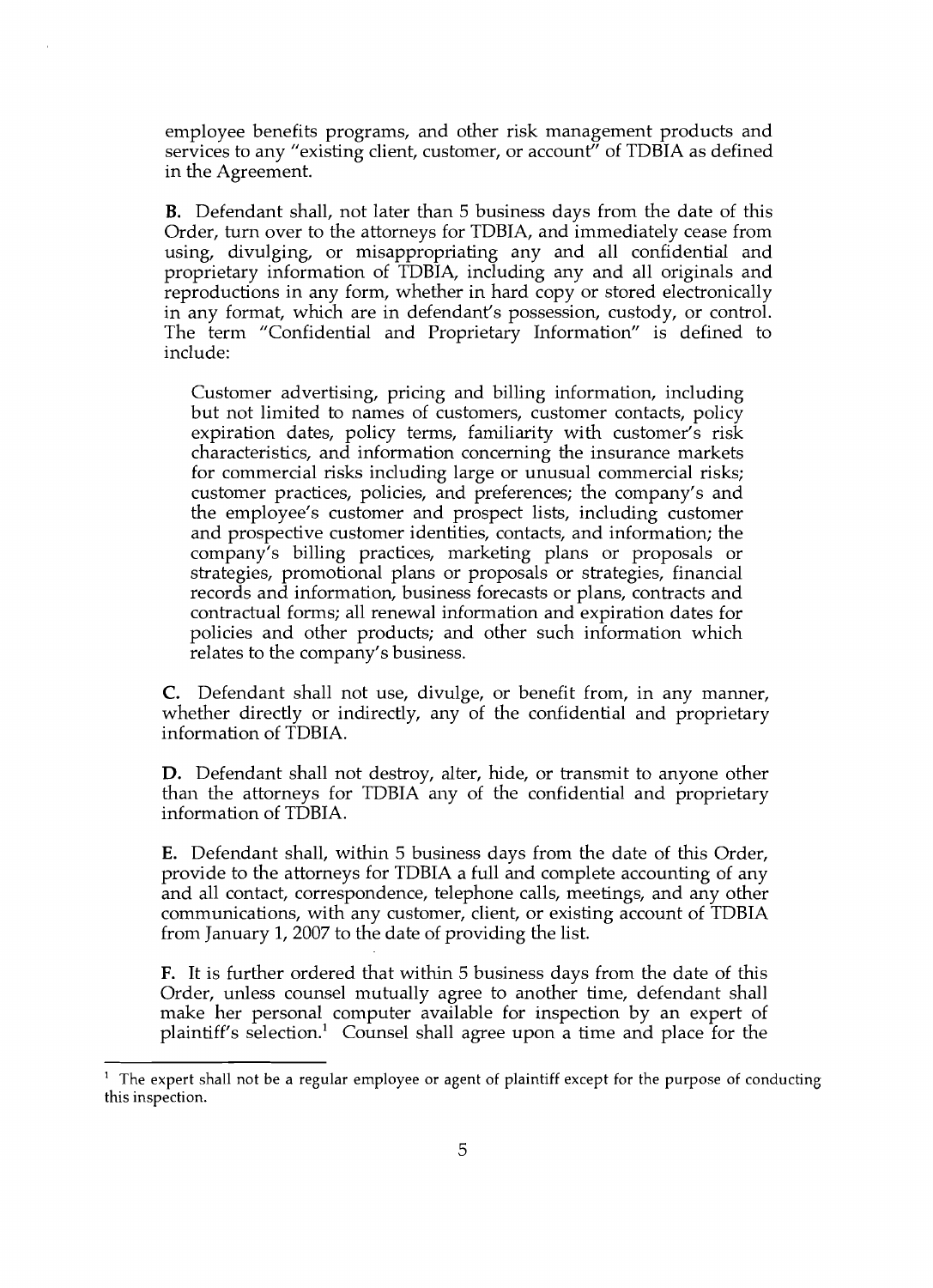inspection.2 The expert is authorized to fully inspect plaintiff's computer to determine that all confidential and proprietary information and any other material emailed by defendant from plaintiff's server to her personal computer has been permanently deleted and removed. The inspector may open any and all files on defendant's computer; however the expert shall not under any circumstances copy or reveal to any person, including counsel for both parties, any personal information that is neither directly or indirectly related to plaintiff's business.

The inspector shall provide to counsel for both parties a full list and inventory of any files, subject to this order, that remained and were permanently deleted and/ or removed from the hard drive.

G. TDBIA is not required to give bond pursuant to M.R.Civ.P. 65(c). The court finds that it is unlikely that TDBIA will be liable for costs or damages incurred or suffered by defendant as a result of being wrongfully enjoined or restrained by this order and in the event that plaintiff does become liable for damages to defendant, the court believes plaintiff to be sufficiently solvent to satisfy a judgment that a bond is not required.

H. Any further proceeding may be acted on by any justice of the Superior Court. M.R.Ov.P. 65(f).

I. This preliminary injunction shall remain in full force and effect until further order of court.

SO ORDERED.

DATED: June 6, 2007

Thomas E. Delahanty II Justice, Superior Court

Date:  $06 - 06 - 07$ At the direction of the Court,  $\frac{1}{10}$  into the Order shall be incorporated into the docket by reference. Rule 79 (a)

Justice, Superior Court

<sup>&</sup>lt;sup>2</sup> If counsel do not agree, the court will decide a time and place under M.R.Civ.P. 26(g).